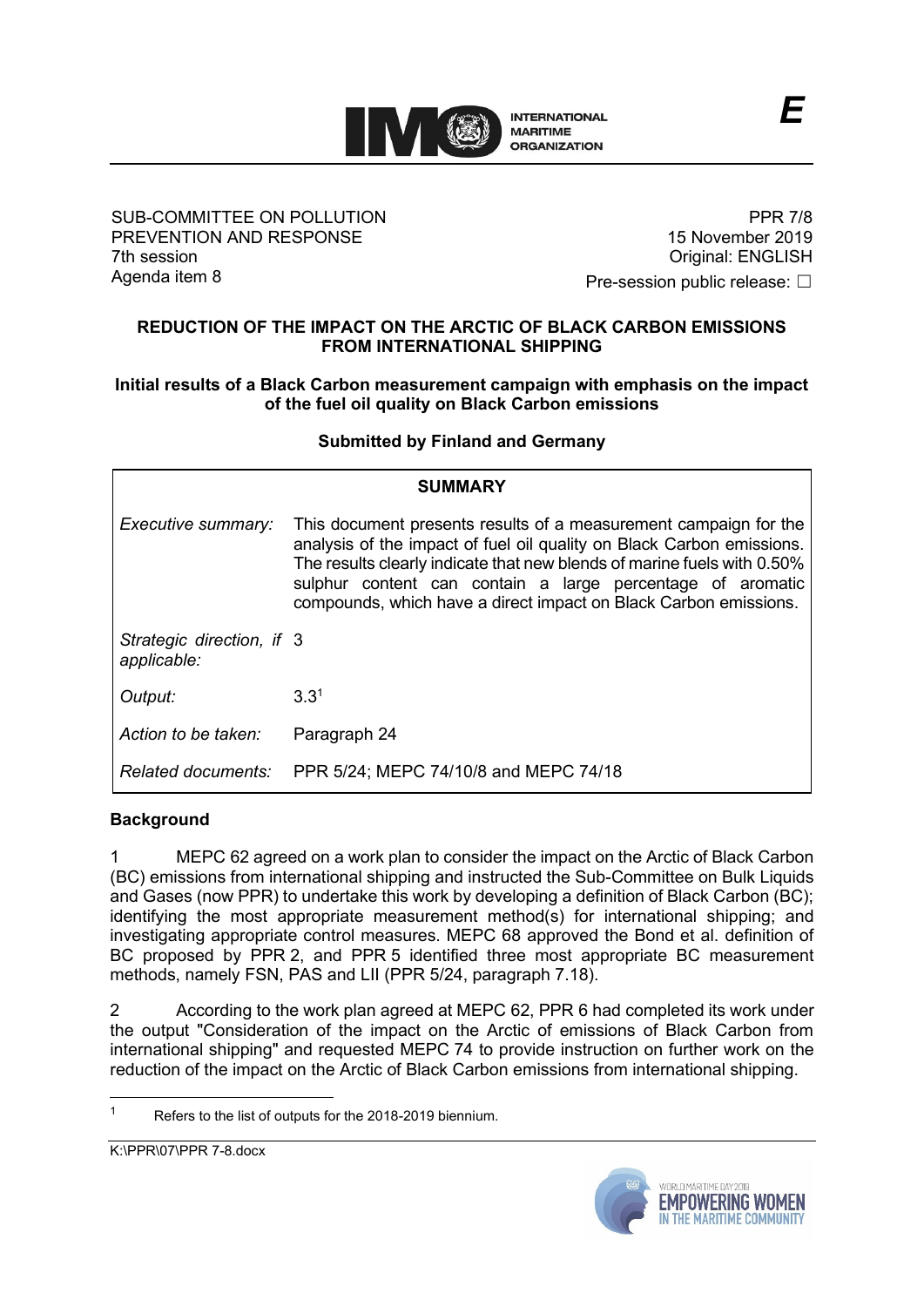3 Document MEPC 74/10/8 (Finland et al.) suggested draft terms of reference for the PPR Sub-Committee to reduce the impact on the Arctic of Black Carbon emissions from international shipping, which were supported, in principle, by the majority of delegations at MEPC 74 (MEPC 74/18, paragraph 5.67). The draft terms of reference shall be further considered by PPR 7, with a view to advising the Committee accordingly.

4 At MEPC 74, some delegations expressed the view that the recommended BC measurement methods needed further work to achieve convergence of results and agreement, and that the impact of the 0.50% global sulphur limit needed to be taken into account.

5 Germany has therefore carried out a BC measurement campaign with two of the three identified appropriate BC measurement methods (FSN and PAS) to analyse the impact of different fuel oil qualities on BC emissions. Additional analysed parameters and applied instruments are listed in table 4 below but have not been fully evaluated yet. The measurement campaign was conducted by WTZ Roßlau and was assisted by MAN ES, DNV GL and Marena Ltd. The project was funded by the German Environment Agency.

# **Description of the Black Carbon measurement campaign**

6 Emphasis of the measurement campaign was to analyse the BC emissions of future hybrid fuels with 0.50% sulphur content from different sources and different production processes, in comparison to two conventional fuels, HFO and DMA, as reference (Ref.), and a possible future synthetic Gas to Liquid (GtL) fuel, at varying engine ratings on a test bed. All tests were performed with the same lube oil. The tested fuels and their varying sulphur and aromatic content are listed in table 1. The tested 0.50% sulphur fuels have been ordered as possible sample mixtures from refinery-streams most likely to be used in 2020. A high aromatic content in future low sulphur marine fuels after 2020 is expected.<sup>2</sup>

| Fuel                  | <b>Sulphur content [%]</b> | <b>Aromatic content [%]</b> |
|-----------------------|----------------------------|-----------------------------|
| Gas to Liquid (GtL)   |                            |                             |
| DMA Ref.              |                            | 20                          |
| HFO 2.5% sulphur Ref. | 2.5                        | 50                          |
| 0.50% sulphur (70)    | 0.5                        |                             |
| 0.50% sulphur (80)    | 0.5                        | 80                          |
| 0.50% sulphur (95)    | 0.5                        | 95                          |

### **Table 1: Fuel oil qualities tested in the BC measurement campaign as declared by the suppliers**

7 The test engine was a single-cylinder medium speed marine diesel engine (MAN 1L32/44CR-TS) with a displacement of >30 L, with a modern common-rail injection system and a two-stage turbocharging process. Further details of the engine are listed in table 2. The engine was operated to meet the corresponding IMO Tier-II  $NO<sub>x</sub>$  limit.

<sup>&</sup>lt;sup>2</sup> Takasaki, K., Tsuru, D. Takahashi, C. and Takaishi, T. (2018) Combustion Quality of low-sulphur Marine Fuels after 2020 – will be better or worse? In: *Proceedings of the 5th Rostock Large Engine Symposium (RGMT)*, by Harndorf, H., 2018, p. 49-62.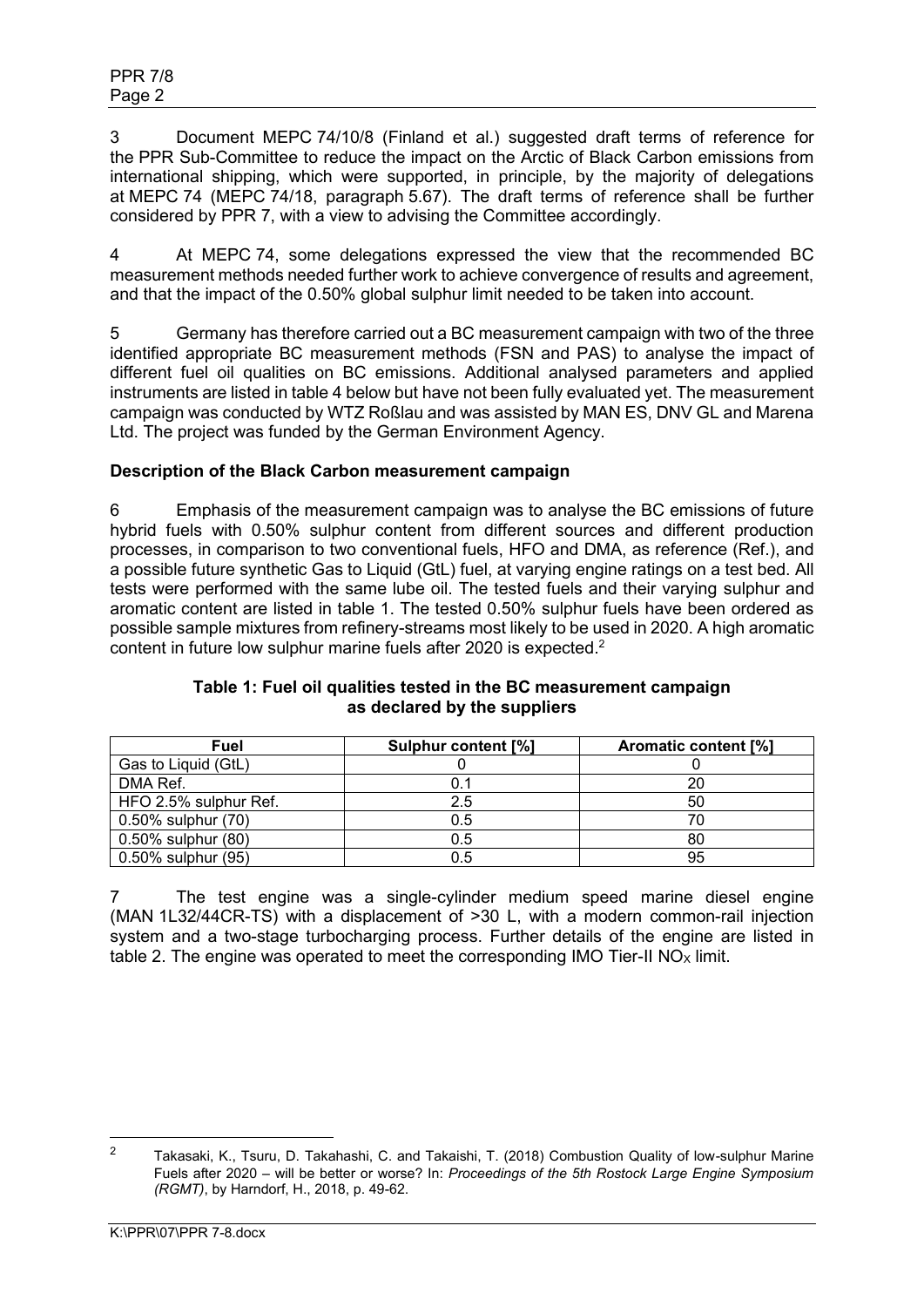| <b>Test engine</b> | <b>MAN 1L32/44CR-TS</b> |
|--------------------|-------------------------|
| Bore               | 32 cm                   |
| Stroke             | 44 cm                   |
| Nominal speed      | 750 rpm                 |
| Nominal power      | 640 kW                  |

## **Table 2: Technical details of the test engine**

8 The test cycles of the engine were in accordance with the E2 cycle (table 3;  $NO<sub>x</sub>$ ) Technical Code, chapter 3.2.3). The analytical instrumentation, including BC measurement instruments, are listed in table 4.

#### **Table 3: Measurement points according to test cycle E2 according to the NO<sup>X</sup> Technical Code, chapter 3.2.3**

| Engine load [%] | Speed [rpm] |
|-----------------|-------------|
| 25              | 750         |
| 50              | 750         |
| 75              | 750         |
| 100             | 750         |

### **Table 4: Analysed parameters, analytical instruments and methods**

| <b>Parameter</b>                 | <b>Analytical instruments</b>          | <b>Methods</b>                 |
|----------------------------------|----------------------------------------|--------------------------------|
| Equivalent Black Carbon (eBC)    | AVL FSN 415-SE (G003)                  | ISO-8178-3 (2019) and ISO-     |
|                                  |                                        | 10054 (1998), conversion to    |
|                                  |                                        | eBC with AVL-correlation       |
| Equivalent Black Carbon (eBC)    | AVL 483 MSS <sup>plus</sup> Micro Soot | Photoacoustic Spectroscopy     |
|                                  | Sensor                                 | (PAS)                          |
| Particulate matter               | Microtrol 6 PM gravimetric with        | ISO-8178-1 (2017)              |
|                                  | dilution tunnel                        |                                |
|                                  | at 47+/- 5°C                           |                                |
| Real-time particle size / number | Cambustion DMS500                      | Fast-response differential     |
| distributions                    |                                        | particle mobility spectrometer |
| (5 to 1,000 nm)                  |                                        |                                |
| Organic carbon (OC) Elemental    | TGA 502 Thermogravimetric              | Gravimetric filter analysis    |
| carbon (EC)                      | analysis (TGA)                         |                                |
| Chemically speciated NMHC incl.  | <b>IONICON PTR-TOF 6000 X2</b>         | Chemical ionization mass       |
| mono-aromatics and PAHs          |                                        | spectrometry                   |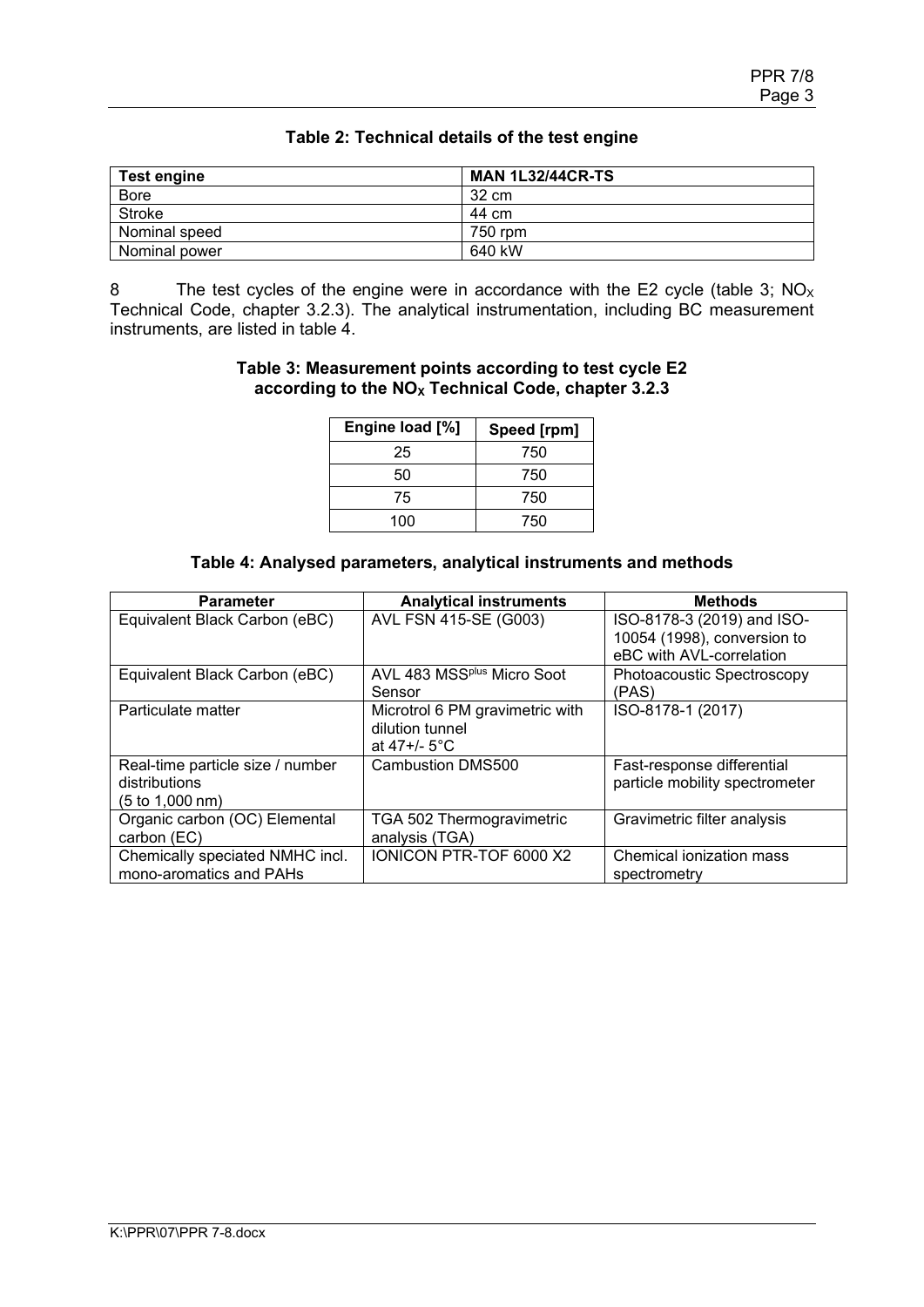

**Figure 1: FSN values versus power output [kW] / engine load [%]**

9 Figure 1 shows the arithmetic mean value from all repetitive measurements of FSN (raw data) for the different fuels and engine loads. The range of measurement values was very low and narrow for the different fuels at 100% engine load followed by 50% load. At 75% load, the spread of the FSN data from different fuels continues to increase, while at 25% load, the FSN data show the largest differences for the different fuels. The variation of the individual measurement values will be discussed in detail in the following paragraphs.

| Table 5: Arithmetic means for the E2 Cycle value of eBC emissions |
|-------------------------------------------------------------------|
| for the fuel oil qualities tested                                 |

| Fuel (aromatic content [%]) | $FSN$ [mg/Nm <sup>3</sup> ] | PAS [ $mg/Nm3$ ] |
|-----------------------------|-----------------------------|------------------|
| Gas to Liquid (GtL) (0)     | 1.49                        | 1.33             |
| DMA Ref. (20)               | 2.02                        | 2.06             |
| HFO 2.5% sulphur Ref. (50)  | 3.06                        | 2.73             |
| 0.50% sulphur (70)          | 3.37                        | 4.06             |
| 0.50% sulphur (80)          | 3.63                        | 4.22             |
| 0.50% sulphur (95)          | 4.37                        | 5.05             |

10 In table 5, the E2 cycle weighted eBC emissions for the different fuels are presented. The ranking of fuel types regarding BC emissions can be established irrespective of the measurement instrument used (FSN or PAS). None of the 0.50% sulphur hybrid fuels caused a reduction of BC emissions compared to the conventional HFO. The conventional DMA grade distillate and especially the GtL fuel provide a reduction in BC emissions compared to HFO. In the measurement campaign, a factor of between 3 and 4 was found between the highest and lowest BC emitting fuels.

11 A high consistency of the FSN and PAS values for the DMA grade fuel was found. This may be explained by the factory calibration of both instruments to a diesel fuel with a polycyclic aromatic hydrocarbon content of maximum 8%, according to the EN 590 standard which does not specify mono-aromatic compounds.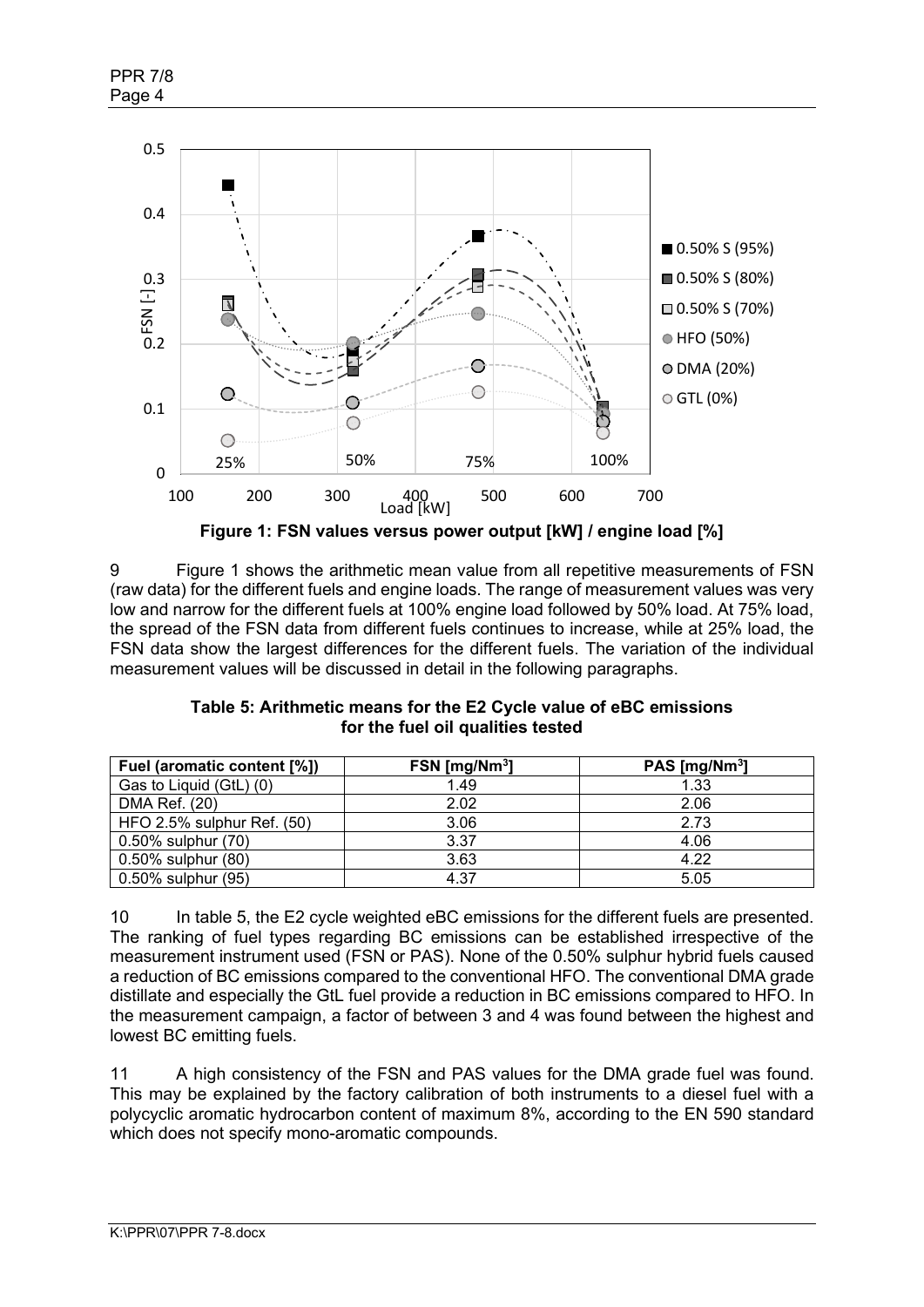

Figure 2: Box and whisker plots for eBC emissions in mg/Nm<sup>3</sup> (FSN and PAS) versus **engine loads for each tested fuel (GtL, DMA, HFO, and the three 0.50% sulphur fuels; in brackets the aromatic content). The legend can be found in the box plot for GtL. Note: The y-scales vary, due to the different concentration ranges.**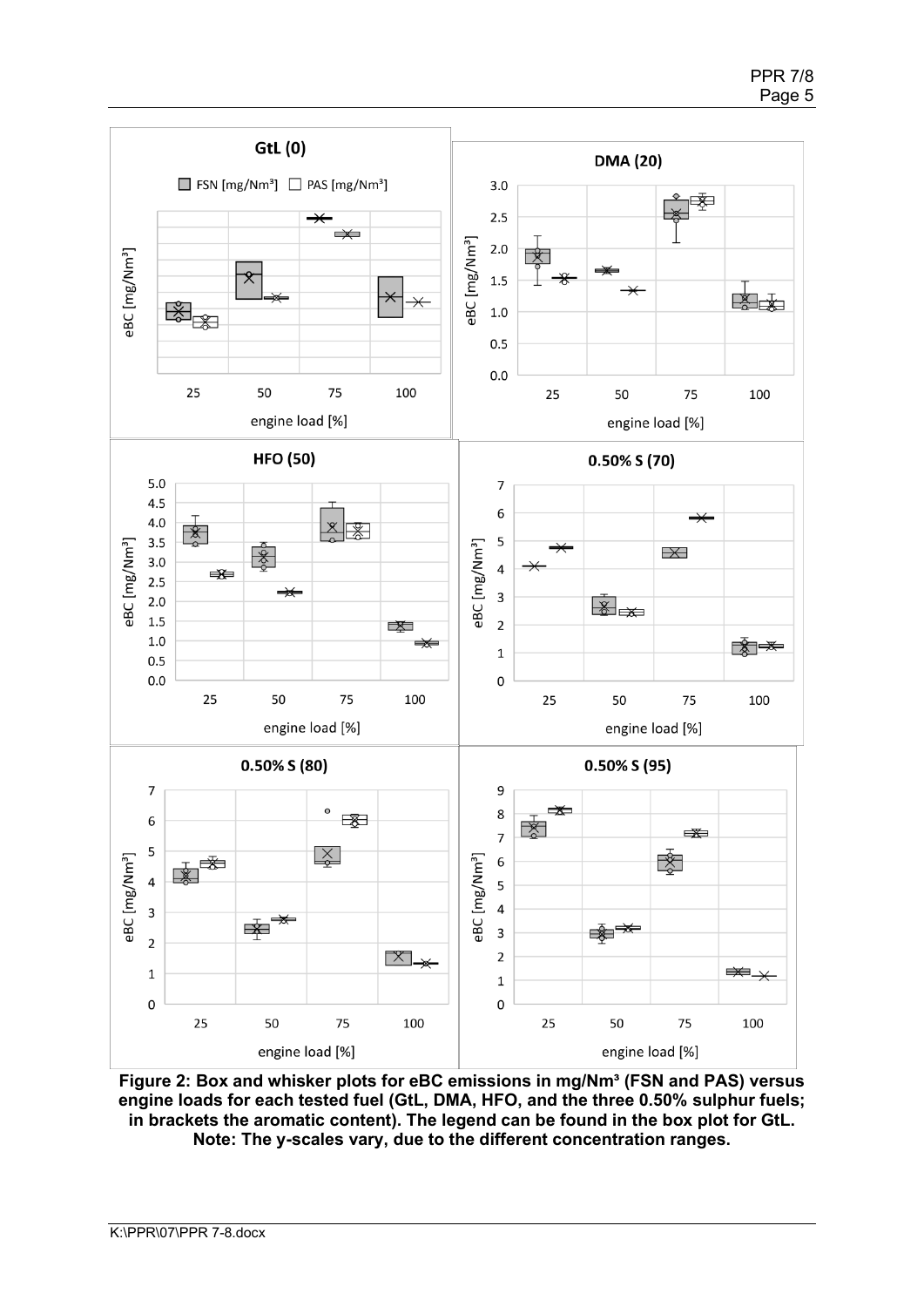12 For a better visualization, the BC emissions are presented separately for each fuel as box and whisker plots in figure 2 above. The box plots are statistical graphs, where the boxes include the upper and lower quartiles (25-75% of the data). Between 2 and 8 repetitive measurements have been performed in the measurement campaign for each load point. The mean value is shown by a cross and the median value as the middle horizontal line in the box. The vertical lines show the concentration spread and any dots inside the boxes are measured data, dots outside the boxes have been assigned as outliers. Please note that the six graphs have varying y-axes.

13 In general, the variance of data is larger for the FSN data (grey boxes), which is represented by the height of the boxes in figure 2. Only one clear outlier has been identified for FSN 0.50% sulphur fuel with 80% aromatic content at 75% engine load.

14 The BC emissions in this study are in a range between 0.56 and 8.3 mg/ $Nm<sup>3</sup>$ . The lowest BC emissions have been observed at 100% engine load for all fuels below 2 mg/Nm<sup>3</sup>. The highest BC emissions were generally detected at 75% and 25% engine load. The 0.50% sulphur fuel with 95% aromatic compounds showed the highest BC emissions at 25% load with 8 mg/Nm<sup>3</sup>, followed by 75% load with 7 mg/Nm<sup>3</sup>.

15 As stated above, the 25% load point had the highest differences in BC emissions between the fuels with the following order (in brackets: aromatic compounds): GtL (0%) < DMA (20%) < HFO (50%) < 0.50% sulphur (70%) < 0.50% sulphur (80%) < 0.50% sulphur (95%). This order leads to the assumption that the concentration of aromatic compounds might have an impact on the BC emissions of the various fuels. Therefore, the BC data in figure 3 are plotted against the aromatic content to see if this hypothesis holds true.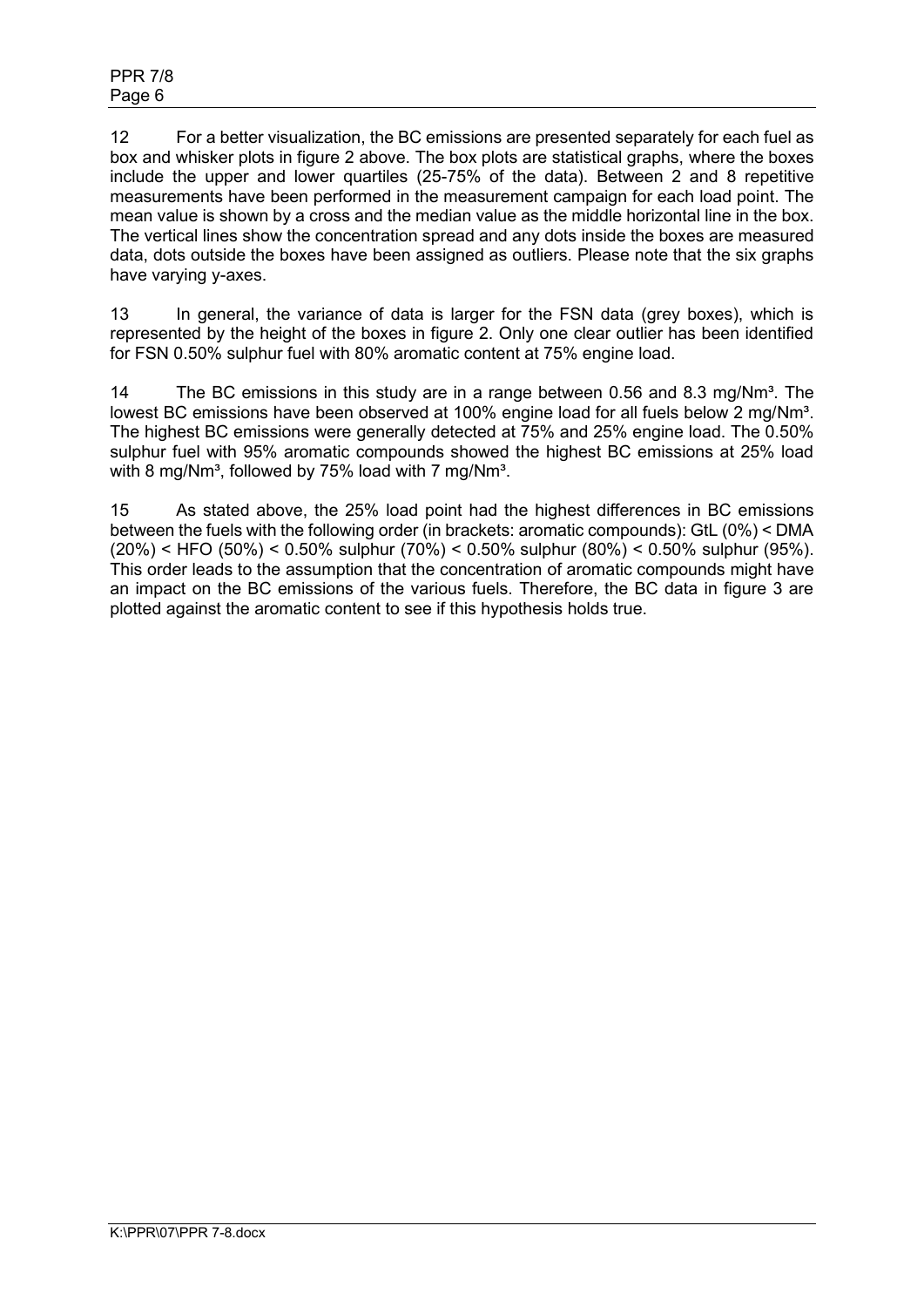

**Figure 3: eBC emissions for 25, 50, 75 and 100% engine loads in relation to fuel aromatic content (the legend for FSN and PAS identification is in the diagram for 25% load)**

16 Figure 3 shows the eBC emissions for each engine load (25%, 50%, 75% and 100%) in relation to the aromatic content of the fuels (GTL 0%, DMA 20%, HFO 50%, 0.50% sulphur 70%, 80% and 95%):

- .1 there is a clear trend for increasing BC emissions with increasing aromatic content in the fuels with correlation coefficients for the PAS data of 0.86; 0.98 and 0.97 for 25%, 50% and 75% engine load, respectively. For the 100% engine load there was no clear trend, possibly due to the comparatively low BC emissions of <2 mg/Nm<sup>3</sup>;
- .2 for the 50% engine load, the FSN BC data for HFO (50% aromatic content) deviate upwards from the linear trend as compared to the PAS data, while for the 75% load, the FSN BC data for the 0.50% sulphur fuels deviate downwards; and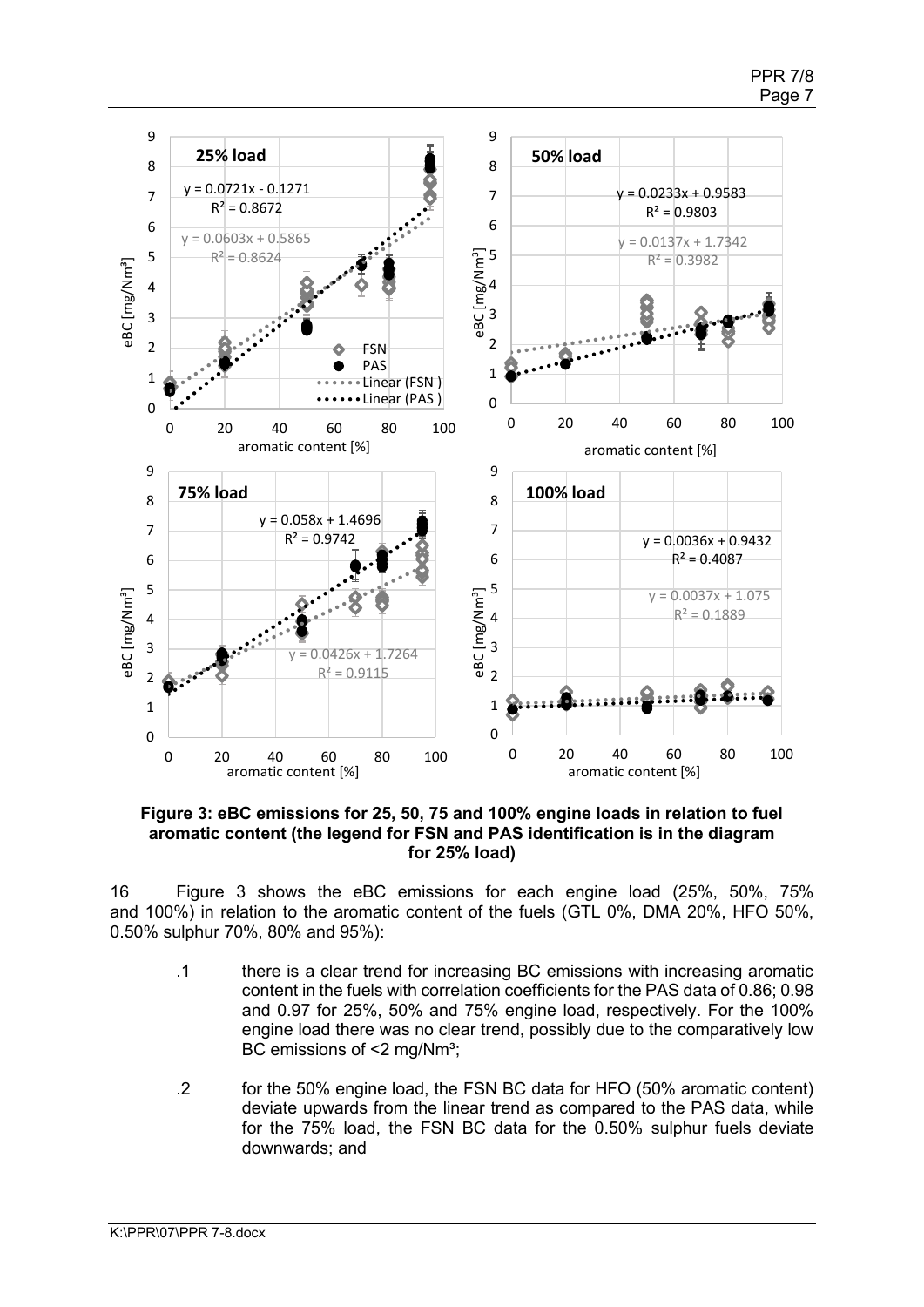.3 the BC emissions are also influenced by the engine load, with 100% showing the lowest and 75% and 25% showing the highest BC emissions. Furthermore, the spread of the data is much wider for 75% and 25% load as compared to the other engine loads.



**Figure 4: Correlation of FSN and PAS eBC emission measurements**

17 Figure 4 shows a correlation graph for the measured FSN and PAS eBC data for each tested fuel type. For HFO fuel, correlation coefficient ( $R^2$  = 0.75) and the slope of the regression line ( $x = 0.824$ ) are lower than 1. The reason is that the FSN data were generally higher than the PAS data for HFO and that there was a higher scattering of the data for FSN (see also figure 2 for HFO). A similar deviation with a lower slope of the regression line ( $x = 0.813$ ) has been found for GtL, but the scattering of the data was less than for HFO, with a correlation coefficient of  $R^2 = 0.863$ .

18 For the three highly aromatic 0.50% sulphur fuels, the correlation coefficients with  $R^2$ between 0.912 and 0.976 are closer to 1 and the slopes of the regression lines (x between 1.145 and 1.250) are higher than 1. For these three 0.50% sulphur fuels, the scattering of data was significantly lower compared to HFO and GtL. But for the three 0.50% sulphur fuels, the PAS instrument measured higher eBC concentrations than the FSN, contrary to the case for HFO.

19 For the DMA correlation, the slope of the regression line  $(x = 1.099)$  is the closest to 1 and the scattering of data ( $R^2$  = 0.806) is within the range of HFO and GtL.

20 In the instances of HFO and GtL, the confidence interval has been determined to occur within a probability of 87 to 93% for FSN and 89 to 99% for PAS. The lower values are related to the measurements of GtL at 25% load with very low BC emissions ranging from 0.025 to 0.87 mg/Nm<sup>3</sup>. Without this test point, the confidence level is well above 90% for all measurements. Furthermore, it must be stated that there are always some variations due to the engine operation as shown exemplarily in figure 5.